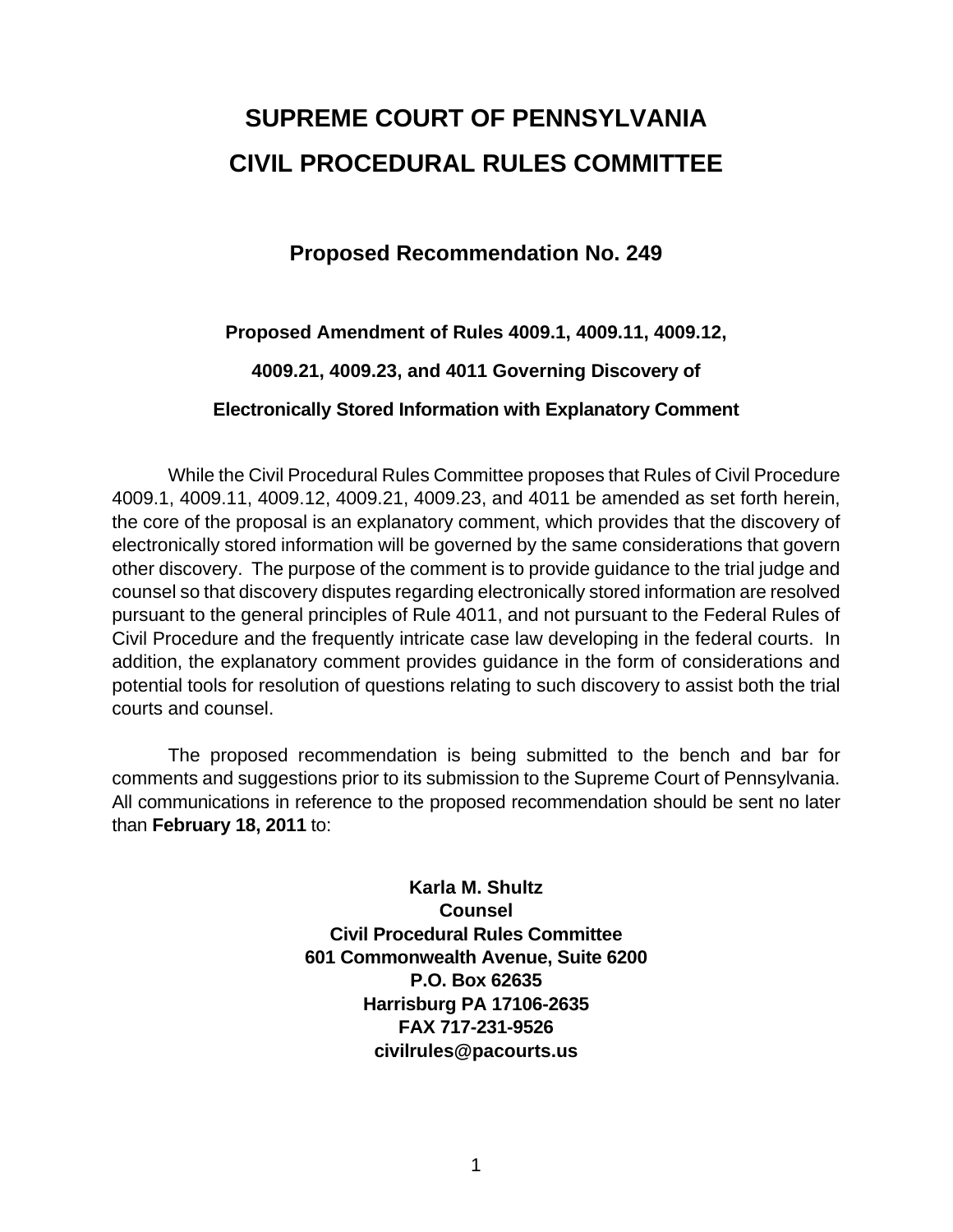#### **Rule 4009.1. Production of Documents and Things. General Provisions**

 **(a)** Any party may serve a request upon a party pursuant to Rules 4009.11 and 4009.12 or a subpoena upon a person not a party pursuant to Rules 4009.21 through 4009.27 to produce and permit the requesting party, or someone acting on the party's behalf, to inspect and copy any designated documents (including writings, drawings, graphs, charts, photographs, **[electronically created data, and other compilations of data from which information can be obtained, translated, if necessary, by the respondent party or person upon whom the request or subpoena is served through detection or recovery devices into reasonably usable form)] and electronically stored information**, or to inspect, copy, test or sample any tangible things **or electronically stored information,** which constitute or contain matters within the scope of Rules 4003.1 through 4003.6 inclusive and which are in the possession, custody or control of the party or person upon whom the request or subpoena is served; and may do so one or more times.

**(b) A party requesting electronically stored information may specify the format in which it is to be produced and a responding party or person not a party may object. If no format is specified by the requesting party, electronically stored information may be produced in the form in which it is ordinarily maintained or in a reasonably usable form.**

Note \*\*\*

2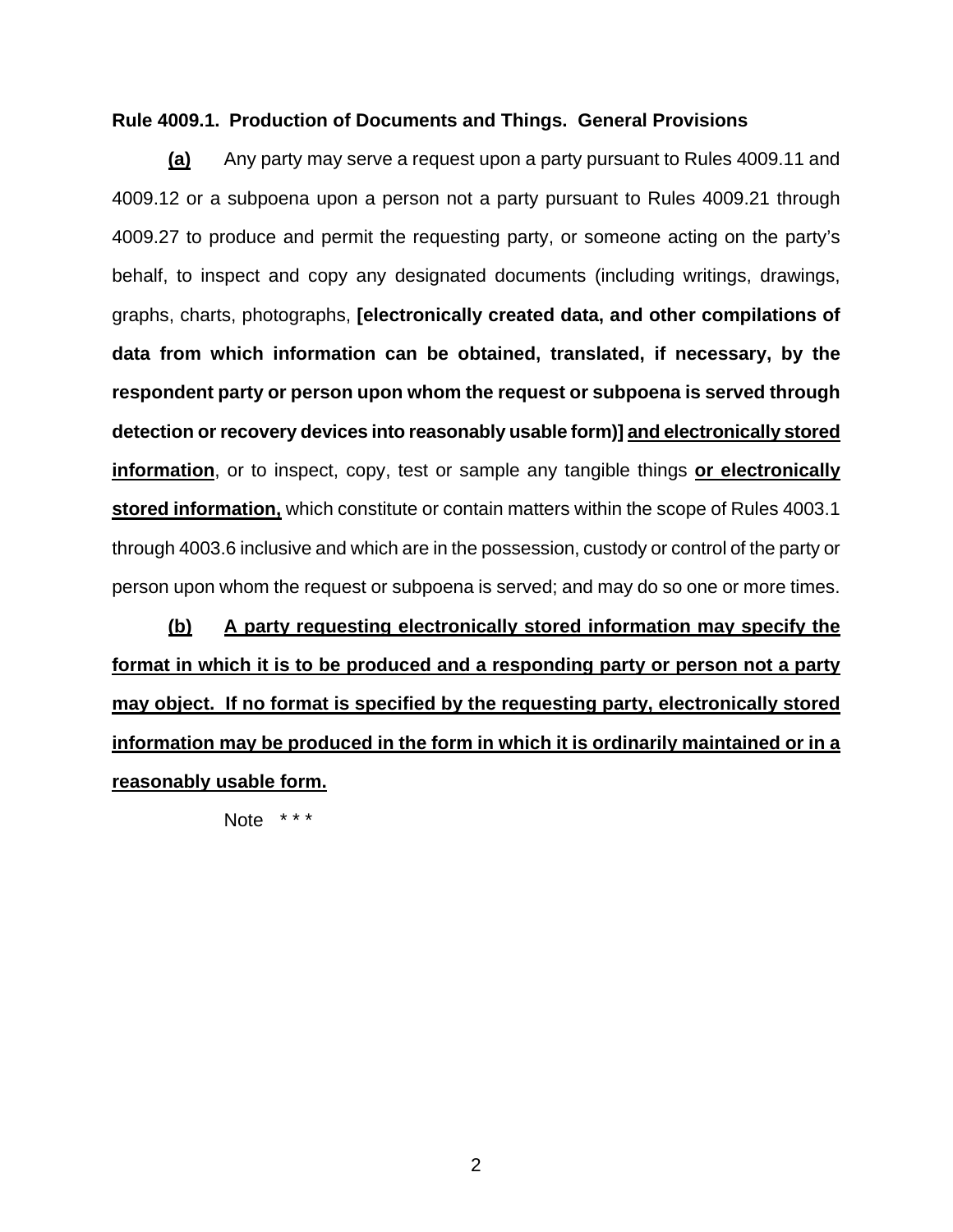#### **Rule 4009.11. Request Upon a Party for Production of Documents and Things**

 (a) The request may be served without leave of court upon the plaintiff after commencement of the action and upon any other party with or after service of the original process upon that party.

 (b) The request shall set forth in numbered paragraphs the items to be produced either by individual item or by category, and describe each item or category with reasonable particularity. Each paragraph shall seek only a single item or a single category of items. The request shall be prepared in such fashion that sufficient space is provided immediately after each paragraph for insertion of the answer.

## **Note: A request seeking electronically stored information should be as specific as possible. Limitations as to time and scope are favored, as are agreements between the parties on production formats and other issues.**

## **See also Rule 4009.1 generally regarding electronically stored information.**

**Rule 4009.12. Answer to Request Upon a Party for Production of Documents and** 

#### **Things**

- $(a)$
- (b)  $***$
- $(C)$  \* \* \*
- (d) \* \* \*

## **Note: See Rule 4009.1 regarding electronically stored information.**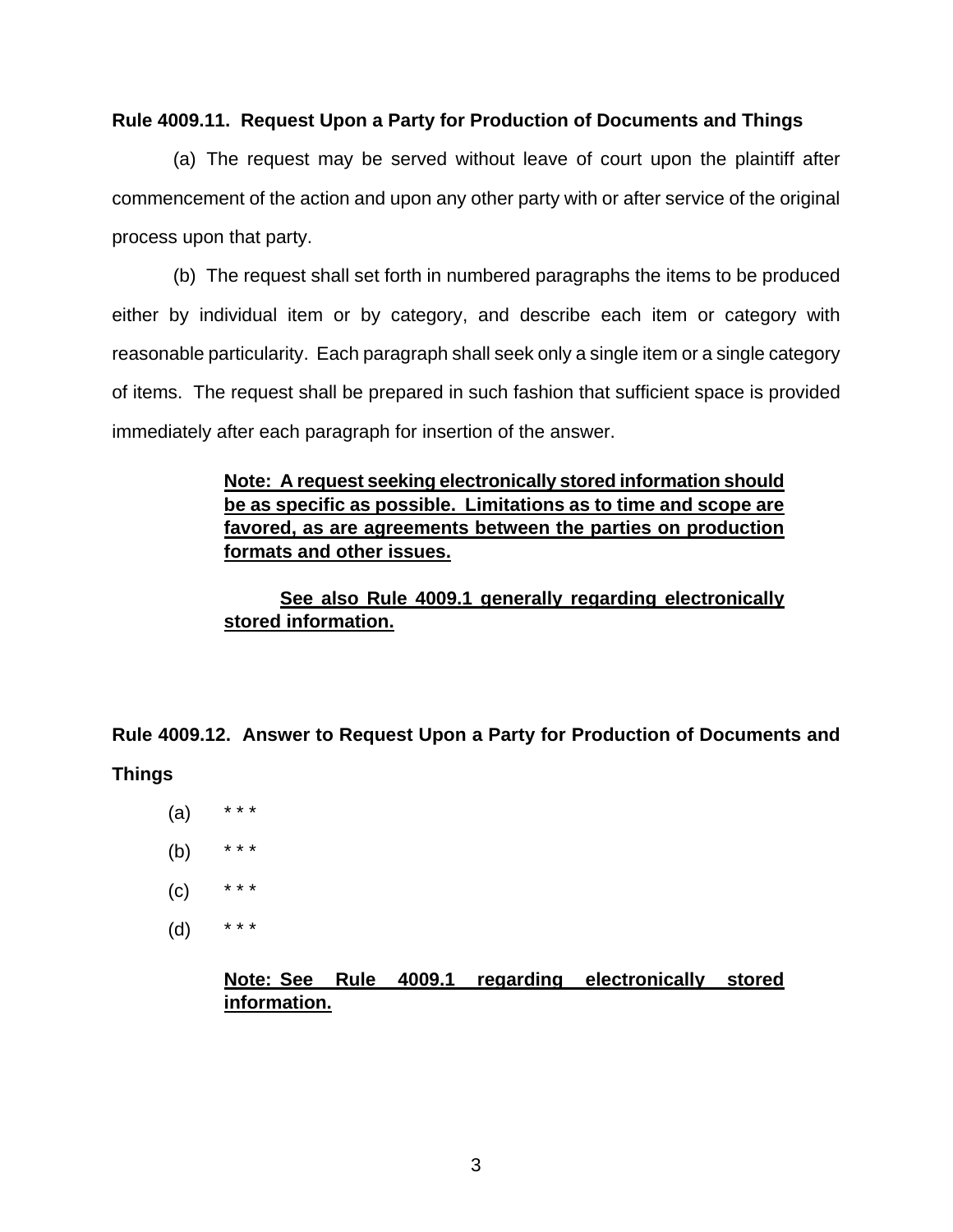**Rule 4009.21. Subpoena Upon a Person Not a Party for Production of Documents and Things. Prior Notice. Objections** 

- $(a)$  \* \* \*
- (b) \* \* \*
- $(C)$  \* \* \*
- (d) \* \* \*

Note: Rule 4009.22(a) requires the filing of a certificate as a prerequisite to service.

# **See Rule 4009.1 regarding electronically stored information.**

**Rule 4009.23. Certificate of Compliance by a Person Not a Party. Notice of Documents or Things Received** 

- (a) \* \* \*
- (b) \* \* \*

# **Note: See Rule 4009.1 regarding electronically stored information.**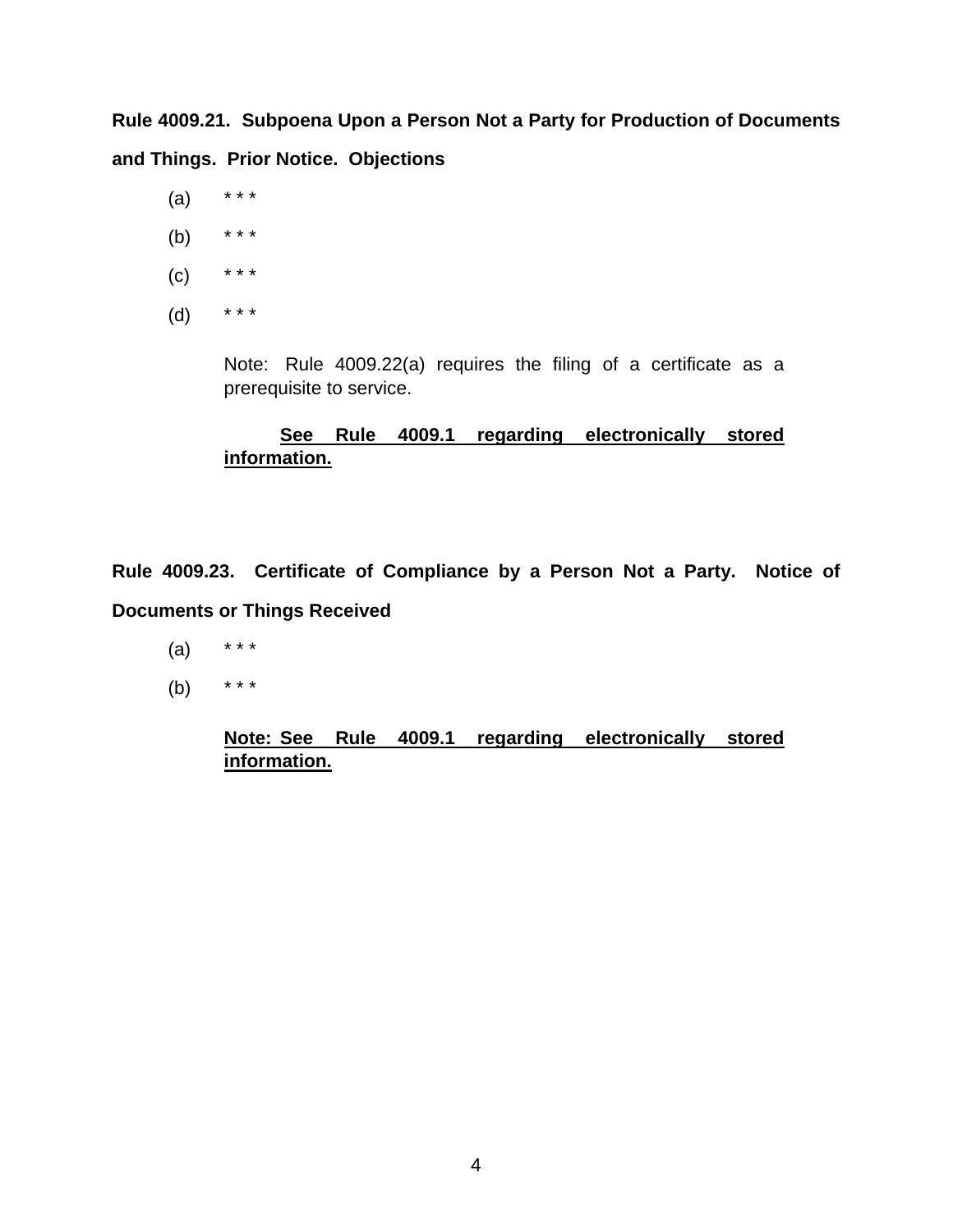## **Rule 4011. Limitation of Scope of Discovery [and Deposition]**

 No discovery **[or deposition], including discovery of electronically stored information** shall be permitted which

(a) is sought in bad faith;

(b) would cause unreasonable annoyance, embarrassment, oppression,

burden or expense to the deponent or any person or party;

(c) is beyond the scope of discovery as set forth in Rules 4003.1 through 4003.6;

(d) is prohibited by any law barring disclosure of mediation communications and mediation documents; or

Note: Section 5949 of the Judicial Code, 43 Pa.C.S. § 5949, provides, with specified exceptions, that all mediation communications and mediation documents are privileged. See Section 5949(c) for definitions of mediation communication and mediation document.

(e) would require the making of an unreasonable investigation by the

deponent or any party or witness.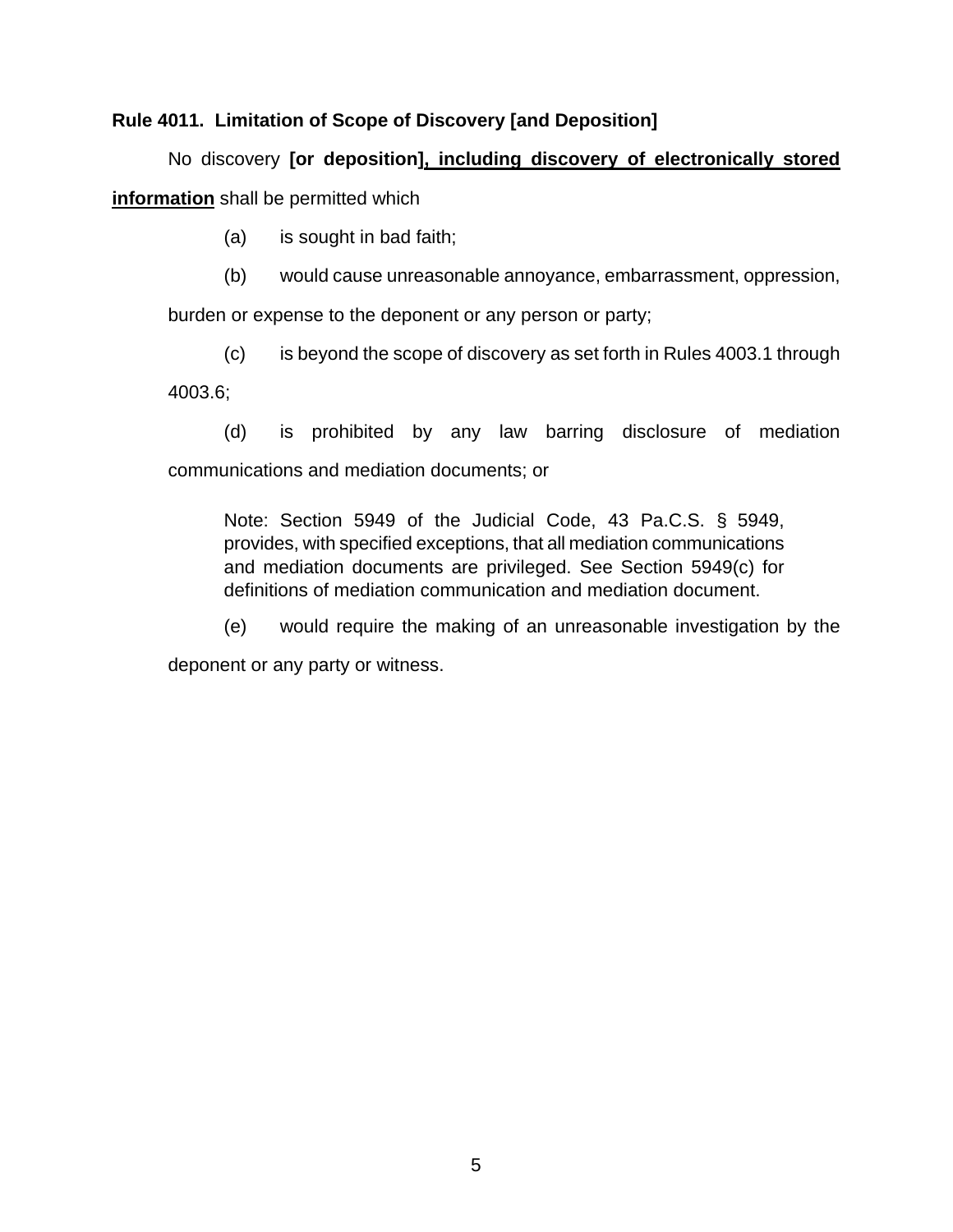#### **Explanatory Comment - Electronically Stored Information**

#### A. No Importation of Federal Law

Though the term "electronically stored information" is used in these rules, there is no intent to incorporate the federal jurisprudence surrounding the discovery of electronically stored information. The treatment of such issues is to be determined by traditional principles of proportionality under Pennsylvania law as discussed in further detail below.

#### B. Proportionality Standard

As with all other discovery, electronically stored information is governed by a proportionality standard in order that discovery obligations are consistent with the just, speedy and inexpensive determination and resolution of litigation disputes. The proportionality standard requires the court, within the framework of the purpose of discovery of giving each party the opportunity to prepare its case, to consider: (i) the nature and scope of the litigation, including the importance and complexity of the issues and the amounts at stake; (ii) the relevance of electronically stored information and its importance to the court's adjudication in the given case; (iii) the cost, burden, and delay that may be imposed on the parties to deal with electronically stored information; (iv) the ease of producing electronically stored information and whether substantially similar information is available with less burden; and (v) any other factors relevant under the circumstances.

C. Tools for Addressing Electronically Stored Information

Parties and courts may consider tools such as electronic searching, sampling, cost sharing, and non-waiver agreements to fairly allocate discovery burdens and costs. When utilizing non-waiver agreements, parties may wish to incorporate those agreements into court orders to maximize protection vis-à-vis third parties. *See, e.g.,* Fed. R. Evid. 502(c).

6